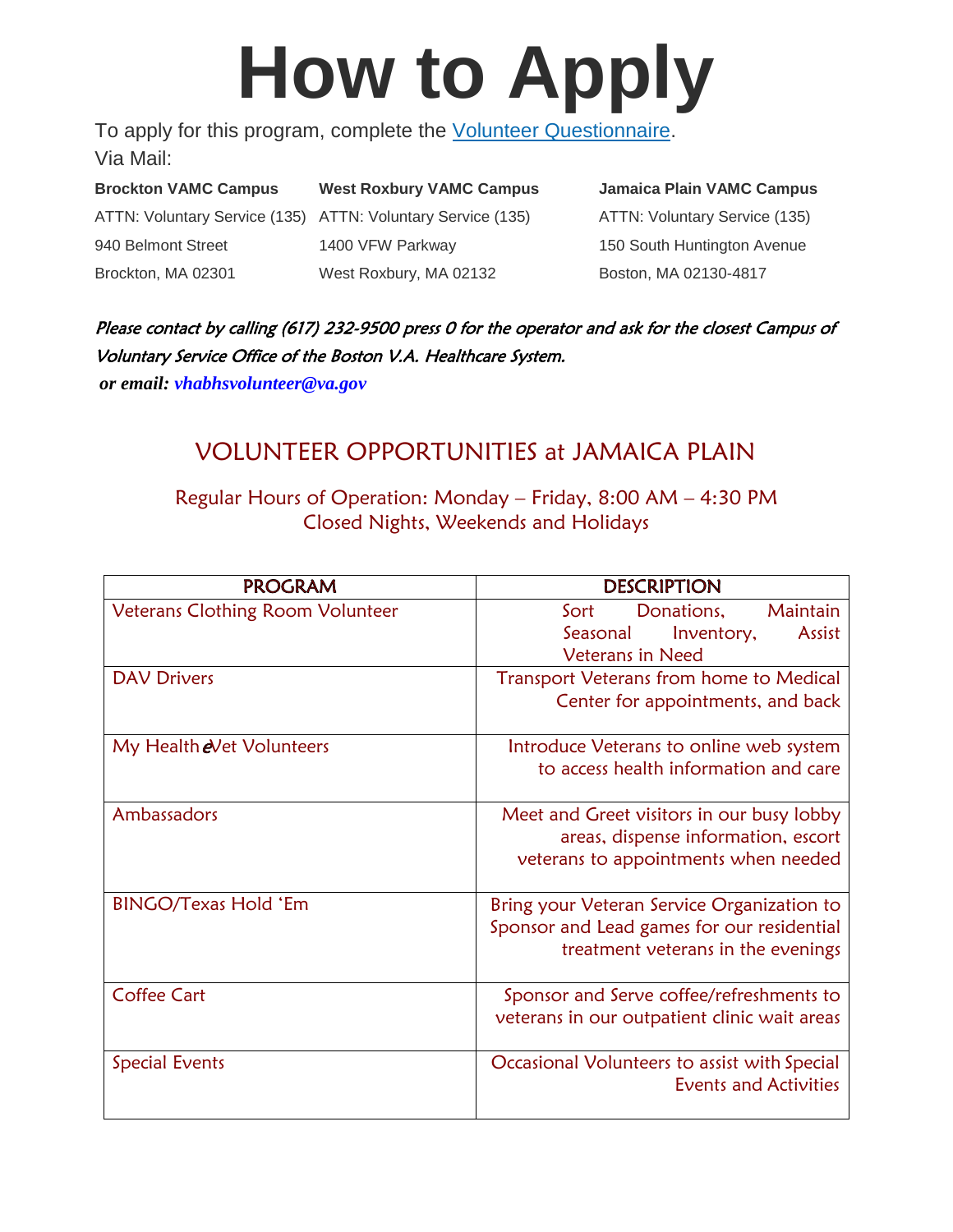## VOLUNTEER OPPORTUNITIES @ WEST ROXBURY Normal Hours of Operation: Monday – Friday, 8:00 AM – 4:30 PM \* Closed on National Holidays Volunteer Shifts are scheduled in 2 Hour increments.

| <b>Program</b>                       | Individual /<br><b>Group or Both Day</b> |                                          | <b>Time</b>                                                                      | <b>Assignment Description</b>                                                                                                                                                                                                                                                                                       |
|--------------------------------------|------------------------------------------|------------------------------------------|----------------------------------------------------------------------------------|---------------------------------------------------------------------------------------------------------------------------------------------------------------------------------------------------------------------------------------------------------------------------------------------------------------------|
| <b>Activity Cart</b>                 | Individual                               | Saturday &<br><b>Sunday</b>              | $1:30pm$ to<br>4:30pm                                                            | Take a cart of Activity related items to the<br><b>Hospital Inpatient Veterans</b>                                                                                                                                                                                                                                  |
| Ambassadors                          | Individual                               | Monday thru<br>Friday                    | 6am-4:00pm                                                                       | Support Hospital Operations by manning Information<br>desk at Hospital entrance(s), giving directions, assisting<br>patients                                                                                                                                                                                        |
| Book Room / Book Cart   Individual   |                                          | Monday thru<br>Friday                    | 7am to 3pm                                                                       | Organize books in Patient Day Rooms and waiting<br>areas. Distribute books and magazines to Patient rooms<br>and waiting rooms                                                                                                                                                                                      |
| <b>Coffee Hour</b>                   | <b>Both</b>                              | <b>Weekdays</b>                          | <b>Thursdays</b><br>$9am - 11am$                                                 | Perform Coffee Hour-daily from 830am to 11am in the<br>main lobby. We provide items, or groups can provide<br>commercially prepared cookies, pastries, cream, and<br>coffee to Patients in Bldg 3. (This only requires 2 to 3<br>people and can be added to another group opportunity<br>if you have a large group) |
| <b>Cookouts</b>                      | <b>Both</b>                              | Holidays /<br><b>Special Events</b>      | <b>Memorial Day</b><br>4 <sup>th</sup> of July<br><b>Labor Day</b><br>9am to 2pm | Assis with food prep, delivery of food to inpatients.<br>Wear comfy shoes!                                                                                                                                                                                                                                          |
| Courtesy Cart /<br><b>Newspapers</b> | Individual                               | <b>Weekdays</b>                          | 7am-2pm                                                                          | Deliver the Local Paper the wards / Take a cart of<br>snacks and drinks to the Hospital Waiting Areas                                                                                                                                                                                                               |
| <b>DAV Drivers</b>                   | Individual                               | Monday thru<br>Friday                    | $8am - 4pm$                                                                      | Transport veterans to medical appointments using<br><b>DAV Vehicles</b>                                                                                                                                                                                                                                             |
| <b>Escort</b>                        | Individual                               | <b>Weekdays</b>                          | $8am - 4pm$                                                                      | Assist veterans from Wards to Patient areas                                                                                                                                                                                                                                                                         |
| <b>Food&amp; Nutrition</b>           | Individual                               | Monday thru<br>Friday<br><b>Flexible</b> | 7am to 3pm                                                                       | Assemble lunch boxes, silverware packets and<br>perform inpatient food surveys                                                                                                                                                                                                                                      |
| <b>Friendly Bedside Visits</b>       | <b>Both</b>                              | schedule                                 | <b>TBD</b>                                                                       | Visit Patient rooms to offer companionship/<br>support ABSOLUTELY no patient care involved                                                                                                                                                                                                                          |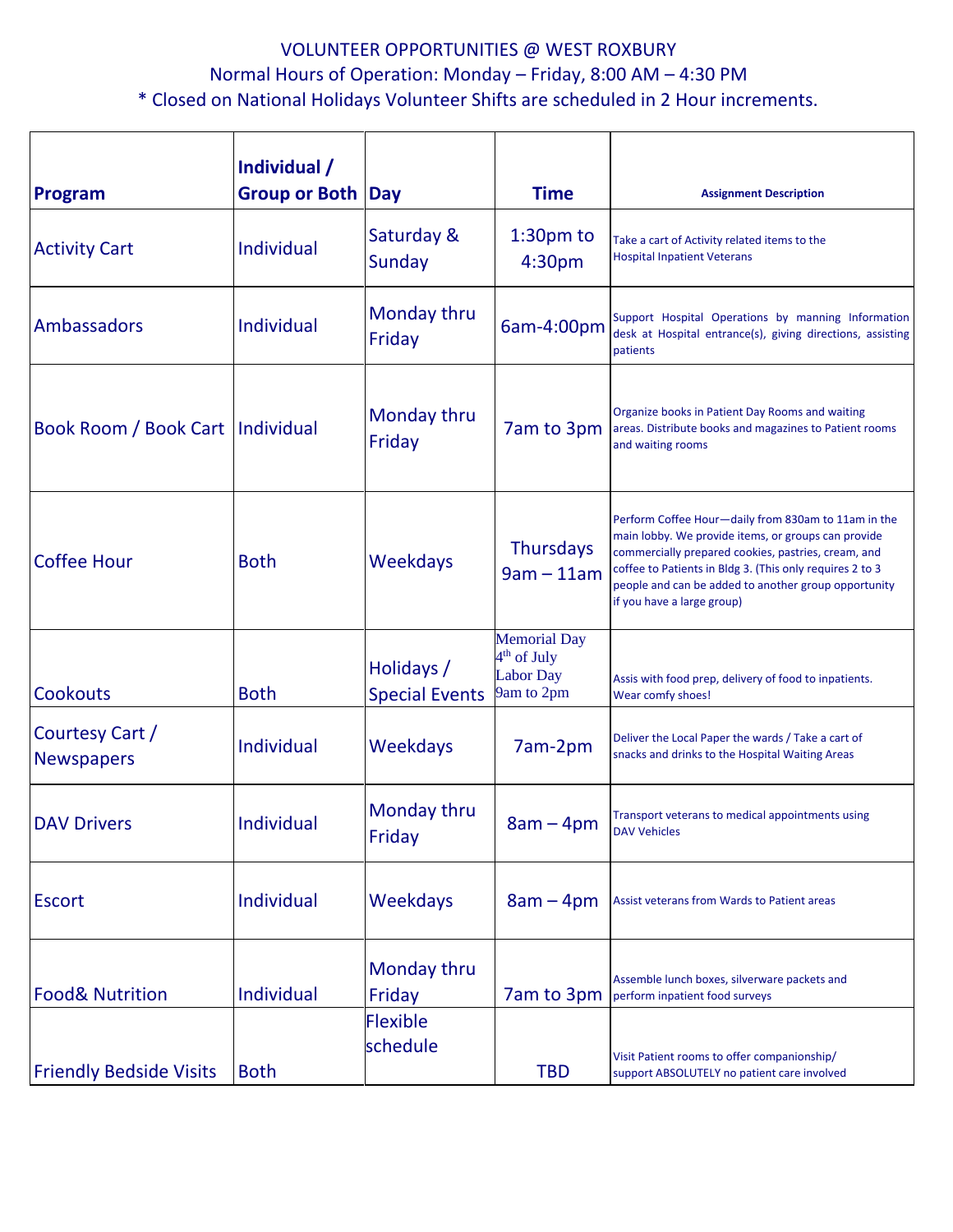### VOLUNTEER OPPORTUNITIES @ WEST ROXBURY Normal Hours of Operation: Monday – Friday, 8:00 AM – 4:30 PM \* Closed on National Holidays Volunteer Shifts are scheduled in 2 Hour increments.

| Program                                      | Individual /<br>Group or Both Day |                                                 | <b>Time</b>                                   | <b>Assignment Description</b>                                                                                                         |
|----------------------------------------------|-----------------------------------|-------------------------------------------------|-----------------------------------------------|---------------------------------------------------------------------------------------------------------------------------------------|
| <b>Give Back Program</b>                     | Individual                        | <b>Flexible Schedule</b>                        |                                               | Volunteers visit oncology patients to provide needed<br>support and companionship. ABSOLUTELY no patient<br>care involved             |
| <b>Grounds Keeping</b>                       | <b>Both</b>                       | Weekdays                                        | 7am to 3pm                                    |                                                                                                                                       |
| <b>Ice Cream Socials</b>                     | Group                             | Weekdays                                        | Early<br>Afternoon<br><b>TBD</b>              | Assist with grounds beautification :)<br>Provide and or Assist with refreshments and activities                                       |
| <b>Movie Night</b>                           | Individual                        | Saturday &<br>Sunday                            | 6pm to 9pm                                    | Assemble refreshment cart and bring interested<br>patients from Units to the Auditorium, serve light<br>refreshments during the Movie |
| My Healthy Vet                               | Individual                        | Monday thru<br>Friday                           | 8am to 4pm                                    | Assist patients with Health Portal needs                                                                                              |
| My Life / My Story /                         | Individual                        | Any day--TBD                                    | Not open at<br>this time                      | Interview Inpatient Veterans to create the patient's<br>story to add to their medical file                                            |
| <b>Office Assistant</b>                      | Individual                        | Monday thru<br>Friday                           | 7am to 3pm                                    | Organize donations, cookie prep, clean, help with<br>varied duties in the Voluntary Service Office                                    |
| <b>Spinal Cord Patient</b><br><b>Feeding</b> | Individual                        | Everyday                                        | 6:45 AM<br>12:00 PM<br>5:00 PM                | Assist Spinal Cord injury patient with meals as needed<br>per nurse direction                                                         |
| <b>Sponsor a Donation</b><br><b>Drive</b>    | <b>Both</b>                       | Any day--Call<br>to schedule a<br>Drop off time | Holidays -<br><b>Special</b><br><b>Events</b> | Contact us for our "Urgent Need List"<br>a generic wish list is posted on the<br>website                                              |
| <b>Surgical Liaison</b>                      | Individual                        | Monday thru<br>Friday                           | 9am to 2pm                                    | Liaison between Recovery Room Nursing Staff and<br>families waiting in the Surgical Waiting Room                                      |
| <b>Victory Garden</b><br>Solarium            | <b>Both</b>                       | <b>Weekdays</b>                                 | <b>TBD</b>                                    | Help plant, weed, water, upkeep Garden                                                                                                |
| Wii / Games / Trivia                         | Individual                        | Sunday to<br>Thursday                           | 12 to 2pm /<br>afternoon                      | <b>Assist Recreation Staff with Daily Game time</b>                                                                                   |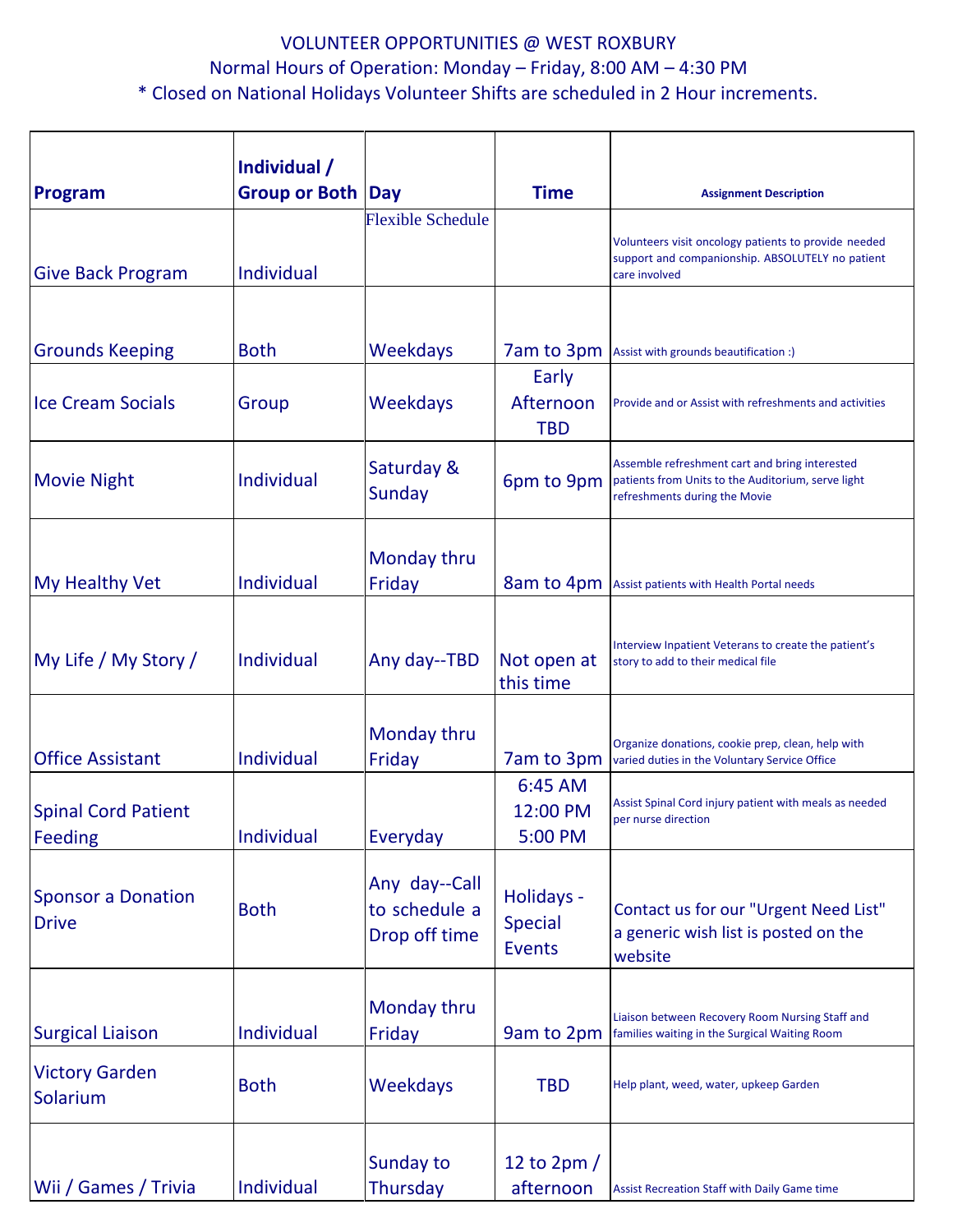#### **VOLUNTEER OPPORTUNITIES @ BROCKTON**

Normal Hours of Operation: Monday – Friday, 8:00 AM – 4:30 PM \* **Closed** on National Holidays \*

| <b>Program You Will</b>      | <b>Location</b>                                     | Day / Times                                              | <b>Assignment Description</b>                                                                        |
|------------------------------|-----------------------------------------------------|----------------------------------------------------------|------------------------------------------------------------------------------------------------------|
| <b>Volunteer To Help</b>     |                                                     |                                                          |                                                                                                      |
|                              |                                                     |                                                          |                                                                                                      |
| My HealtheVet                | My HealtheVet Office                                | Mon - Thurs $8:00$ am -<br>Noon; Noon -3:30pm            | Assist registering veteran patients into<br><b>Online medical records</b><br>portal; promote its use |
| <b>Bingo</b>                 | <b>SCIU Building 8</b>                              | Thursday $1:30 -$<br>2:30 Monday<br>$6:15$ pm $-7:15$ pm | Assist and participate in weekly bingo                                                               |
| Poker                        | <b>SCIU Building 8</b>                              | Tuesday 6:00 - 8:00pm<br>Saturday 2:00 - 4:00pm          | Assist and participate in playing cards                                                              |
| Coffee hour                  | <b>SCIU Building 8</b>                              | Mon-Sat<br>$9:00am - 11:00am$                            | Assist with serving<br>coffee and clean up                                                           |
| <b>Current Events</b>        | <b>SCIU Building 8</b>                              | Anytime                                                  | Read newspapers, put<br>on talking books                                                             |
| <b>Reading with Veterans</b> | <b>SCIU Building 8</b>                              | Anytime                                                  | Reading books, magazines &<br>newspapers to Veterans                                                 |
| <b>Wii Games</b>             | <b>SCIU Building 8</b>                              | Anytime                                                  | Assist staff with<br>Veteran Wii activity                                                            |
| <b>Board Games</b>           | <b>SCIU Building 8</b>                              | Anytime                                                  | Play board games with<br><b>Veterans</b>                                                             |
| <b>Computer training</b>     | <b>SCIU Building 8</b>                              | Anytime                                                  | Instruct basic computer<br>skills, e-mail, internet                                                  |
| <b>Ward Socials</b>          | <b>SCIU Building 8</b>                              | <b>Tue Evenings</b><br>$6:00$ pm $-8:00$ pm              | Host ward parties for<br><b>Veterans</b>                                                             |
| <b>Billiards</b>             | <b>SCIU Building 8</b>                              | Anytime                                                  | Escort Veterans to billiards room, play<br>billiards                                                 |
| <b>Friendly Visitors</b>     | <b>SCIU Building 8</b>                              | <b>Daily</b>                                             | Friendly Visitors, 1 to 1,<br><b>Bedside</b>                                                         |
| Cooking                      | <b>SCIU Building 8</b>                              | <b>Monday or Tuesday</b><br><b>Flexible</b>              | Assist and participate in<br>cooking                                                                 |
| Cribbage                     | <b>SCIU Building 8</b>                              | Monday - Friday<br><b>Flexible</b>                       | Assist and participate in<br>playing cribbage                                                        |
| <b>Bingo</b>                 | <b>Community Living</b><br><b>Center Building 4</b> | Wed/Fri<br>$1:30 - 3:30$                                 | Set up and assist<br>patients in weekly bingo                                                        |
| <b>Ward Socials</b>          | <b>Community Living Center</b><br><b>Building 4</b> | Tue/Thu 6:30 - 8:30                                      | <b>Assist with refreshments</b><br>and activities                                                    |
| Poker                        | <b>Community Living</b><br><b>Center Building 4</b> | <b>Monday</b><br>$1:30 - 3:30$                           | <b>Assist patients during</b><br>games                                                               |
| <b>Bowling</b>               | <b>Community Living Center</b><br><b>Building 4</b> | Mon-Fri 9:00-<br>$11:00$ $1:00 - 3:00$                   | <b>Assist Therapist and Patients in bowling</b><br>alley bldg 22                                     |
| <b>Coffee Hour</b>           | <b>Community Living</b><br><b>Center Building 4</b> | Saturday<br>$9:00 - 11:00$                               | Assist with serving<br>coffee and clean up                                                           |